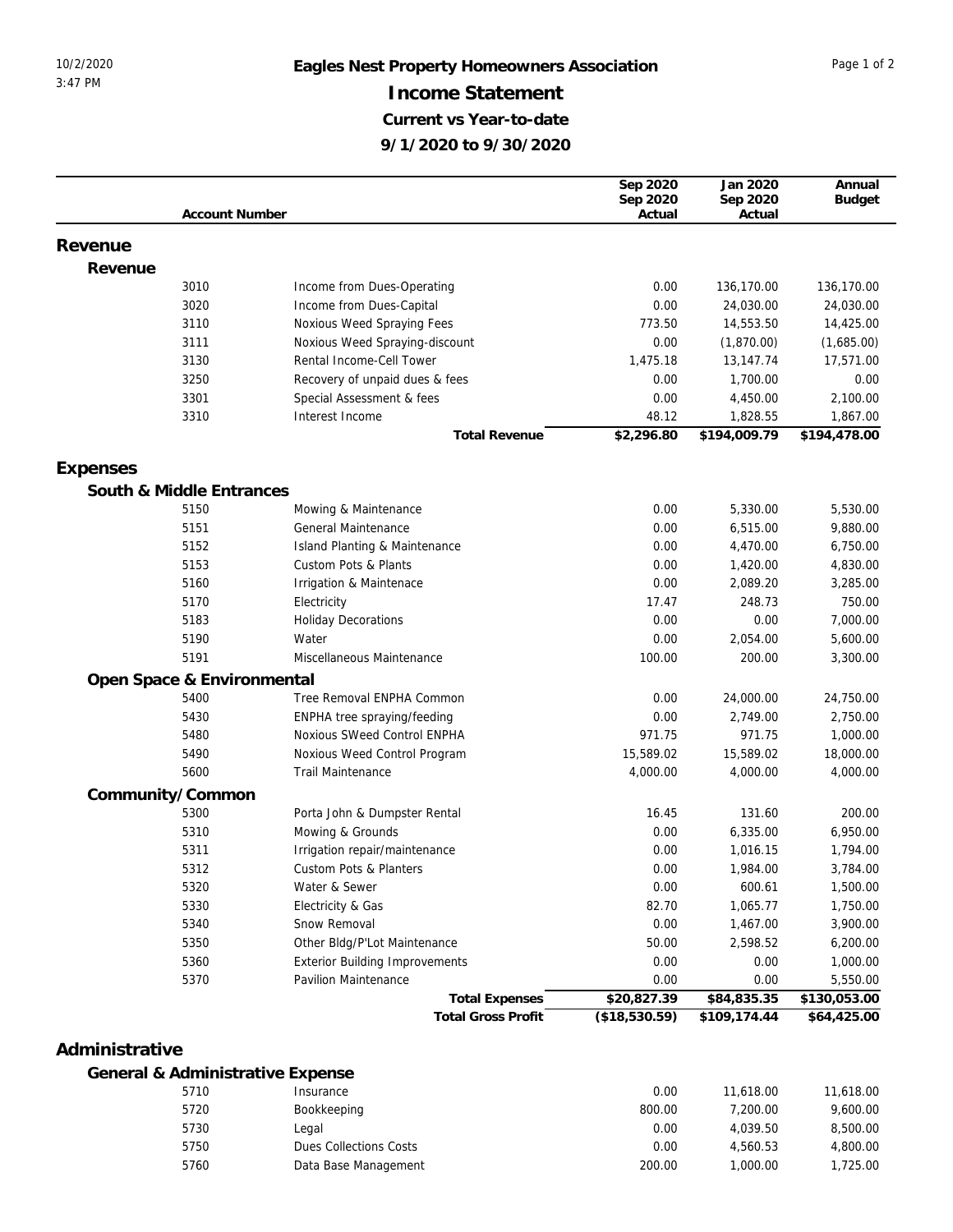|                       |                                         | Sep 2020      | Jan 2020    | Annual        |
|-----------------------|-----------------------------------------|---------------|-------------|---------------|
|                       |                                         | Sep 2020      | Sep 2020    | <b>Budget</b> |
| <b>Account Number</b> |                                         | Actual        | Actual      |               |
| 5770                  | Transfer fees                           | 150.00        | 120.00      | 150.00        |
| 5820                  | Annual Meeting                          | 0.00          | 10,086.50   | 10,011.00     |
| 5830                  | Awards & Recognition                    | 0.00          | 0.00        | 1,000.00      |
| 5840                  | Communications                          | 150.00        | 525.00      | 1,500.00      |
| 5850                  | <b>Sub Association Grants</b>           | 0.00          | 3,361.34    | 8,140.00      |
| 5851                  | Other Events                            | 0.00          | 2,637.04    | 2,637.00      |
| 5852                  | <b>Community Center Reservations</b>    | 0.00          | 370.00      | 370.00        |
| 5860                  | Office Supplies & Expenses              | 5.08          | 604.72      | 1,400.00      |
| 5861                  | New Development Review                  | 0.00          | 0.00        | 1,000.00      |
| 5870                  | Computer & Web Expenses                 | 106.00        | 1,245.80    | 2,300.00      |
| 5900                  | Independent Contractors                 | 1,000.00      | 9,000.00    | 12,900.00     |
| 5910                  | Expenses shared w/ DRC                  | 0.00          | (1,500.00)  | (1,500.00)    |
|                       | <b>Total Administrative</b>             | \$2,411.08    | \$54,868.43 | \$76,151.00   |
|                       | Total Net Income (Loss) From Operations | (\$20,941.67) | \$54,306.01 | (\$11,726.00) |
|                       | Total Net Income (Loss)                 | (\$20,941.67) | \$54,306.01 | (\$11,726.00) |
|                       |                                         |               |             |               |